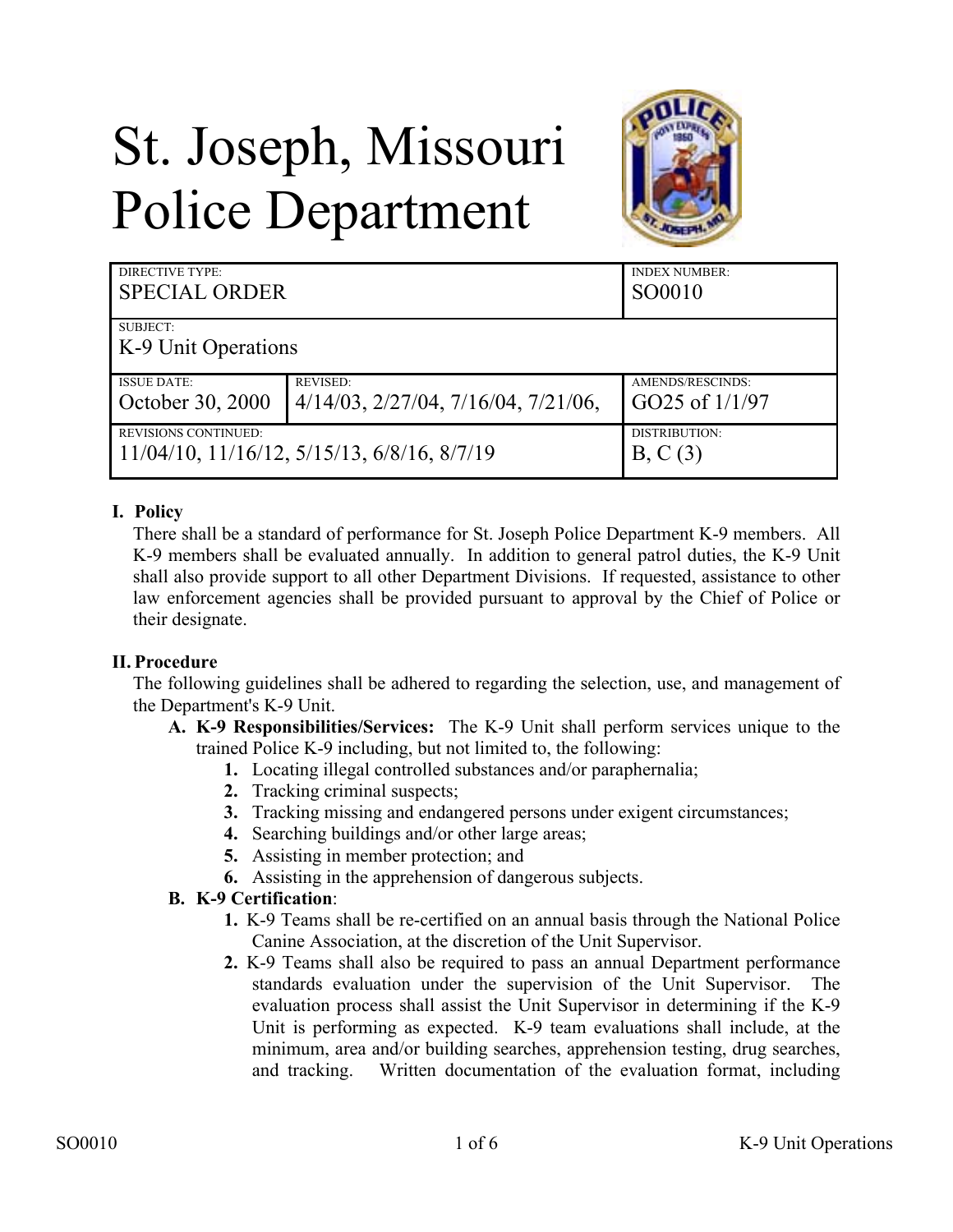satisfactory and unsatisfactory performance definitions, shall be included in this process.

#### **C. K-9 Personnel:**

- **1. K-9 Trainer/Unit Supervisor**: Shall be assigned by the unit's Captain (usually the Dayshift Captain). The Trainer may be the K-9 Unit Supervisor, if trained properly, or a trainer from outside the agency. The K-9 Unit Supervisor is responsible for:
	- **a.** Supervising the operations of the K-9 Unit by ensuring that K-9 members are performing their specialized duties and working towards the goals of the K-9 Unit. If problems arise with a K-9 Handler's performance, the Unit Supervisor shall make a conscientious attempt(s) to correct them. If the determination is made that such problems cannot be sufficiently addressed by counseling/remedial training, the Unit Supervisor shall make the appropriate recommendations to the K-9 Unit Captain;
	- **b.** Assisting in the recruitment and/or selection process for all new K-9 members;
	- **c.** K-9 Unit Training;
		- **1)** The Unit Supervisor shall schedule all in-service training, maintenance training, and/or specialized training for the K-9 members, and shall ensure that all such members participate in the training sessions. Training sessions shall be designated on the dates and times established by the K-9 Unit Supervisor.
		- **2)** The Unit Supervisor shall be responsible for ensuring the training of all new K-9 members;
	- **d.** Purchasing of necessary equipment. The Unit Supervisor shall replace any damaged or worn equipment when advised of such by a K-9 Handler;
	- **e.** Inspecting K-9 member kennel facilities and/or K-9 vehicles;
	- **f.** Documenting maintenance costs for all K-9 units;
	- **g.** Assisting the Professional Standards Officer with any necessary follow-up investigation concerning K-9 use incidents; and
	- **h.** Maintaining K-9 Use Records: Such records shall include:
		- **1)** Training Records (a copy of all training documentation shall be available for the Department Training Officer);
		- **2)** K-9 Use Reports (copies kept in the K-9 Office and maintained by the K-9 Supervisor);
		- **3)** Veterinary Records (copies kept in the K-9 Office and/or on the designated K-9 tracking program maintained by the K-9 Supervisor); and
		- **4)** Equipment and Maintenance Costs for all K-9 members.
- **2. K-9 Handlers**: The K-9 Handler shall be the only member responsible for handling the Police K-9. Under no circumstances shall any other member take or use the K-9 unless specifically directed to do so by the Chief of Police. Members shall not address, feed, pet, agitate, or play with a Police K-9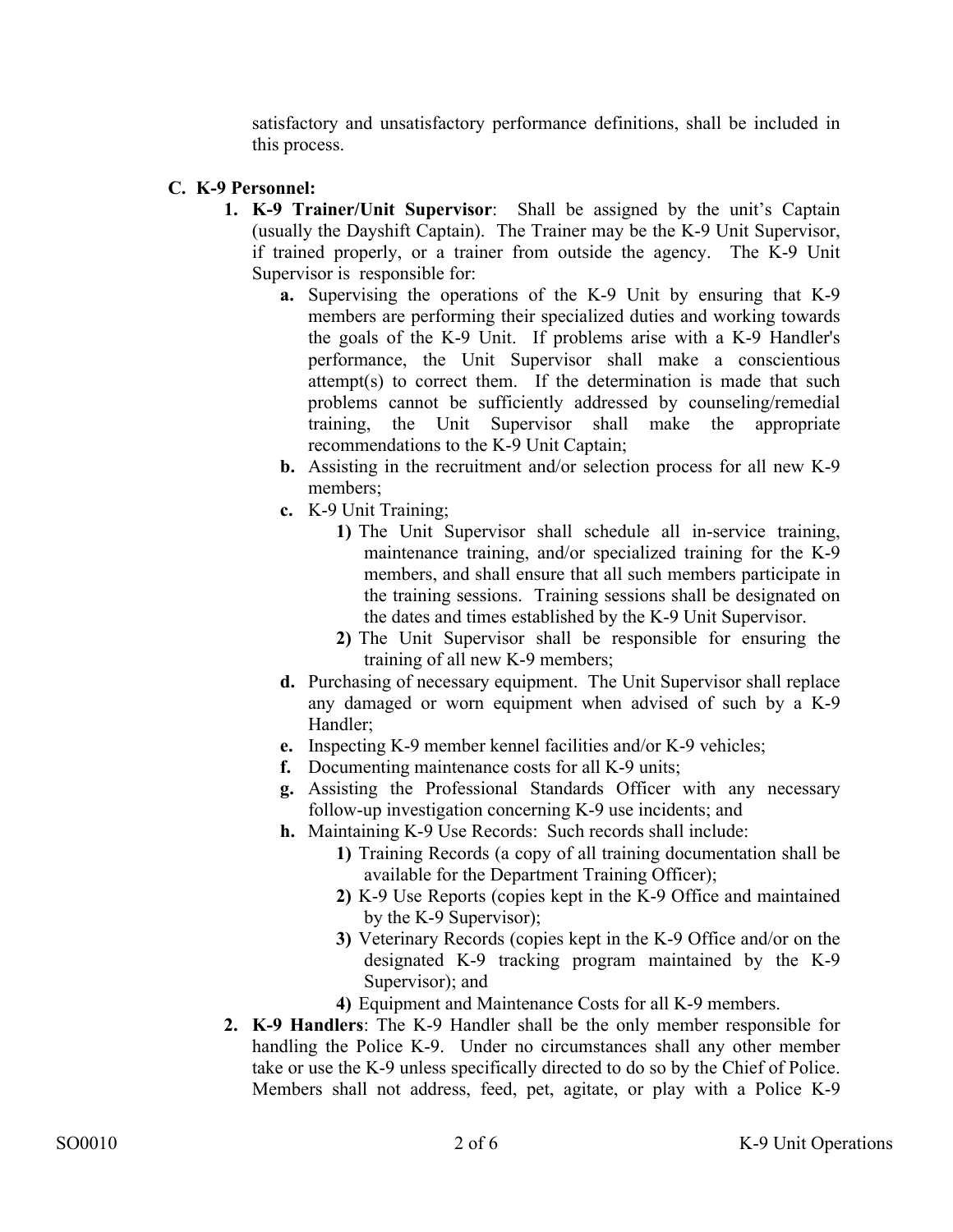without approval of the K-9 Handler. The K-9 Handler shall be supervised by the on-duty Shift Supervisors/Commanders of the Patrol Division. A K-9 Handler's shift assignment and/or days off shall be determined by their Division Commander through coordination with the K-9 Unit Supervisor. K-9 Handler guidelines include, but are not limited to, the following:

- **a. Responsibilities**: A K-9 Handler will be responsible for performing the tasks and/or assignments required of such a position to the best of their ability. These **shall include**, but are not limited to, the following: **1)** Individual training, maintenance, and care of their K-9;
	- **a)** Including maintaining a clean, healthy environment for their K-9 in its kennel and vehicle (all kennels and vehicles are subject to inspection by the K-9 Supervisor). The Police K-9 shall be kenneled at the residence of the assigned K-9 Handler. During extended periods of time when the K-9 Handler is unable to care for the K-9, the dog shall either be boarded at a Department-approved facility or cared for by other K-9 members.
	- **b)** Each K-9 Handler shall report any performance problem concerning their dog to the K-9 Unit Supervisor immediately.
	- **c)** K-9 Handlers shall maintain control of their respective dog (on and off duty) at all times.
	- **2)** Maintaining the condition of all equipment issued to them (See also Section "C.2.c." of this same General Order);
	- **3)** Attending training assignments as determined by the K-9 Supervisor (attendance is mandatory, unless otherwise specified by the Supervisor). Unexcused absences may result in remedial training, disciplinary action, or expulsion from the K-9 Unit;
	- **4)** Maintaining files containing the individual training, use, and/or public demonstrations involving a K-9 Handler's dog. Such files shall be subject to inspection by the K-9 Unit Supervisor and must be entered into the designated tracking program;
	- **5)** Providing routine examinations and/or emergency veterinary care for their K-9. All medical reports shall be forwarded to the K-9 Unit Supervisor;
	- **6)** Performing community service programs as assigned by the K-9 Supervisor; and
	- **7)** Completion of a "K-9 Use Report" when the canine is utilized in an official capacity, and forwarding the report to the K-9 unit Supervisor.
- **b. K-9 Handler Selection**: The selection of K-9 Handlers shall be governed by the criteria set forth in GO 0123 (Specialized and Rotational Assignments):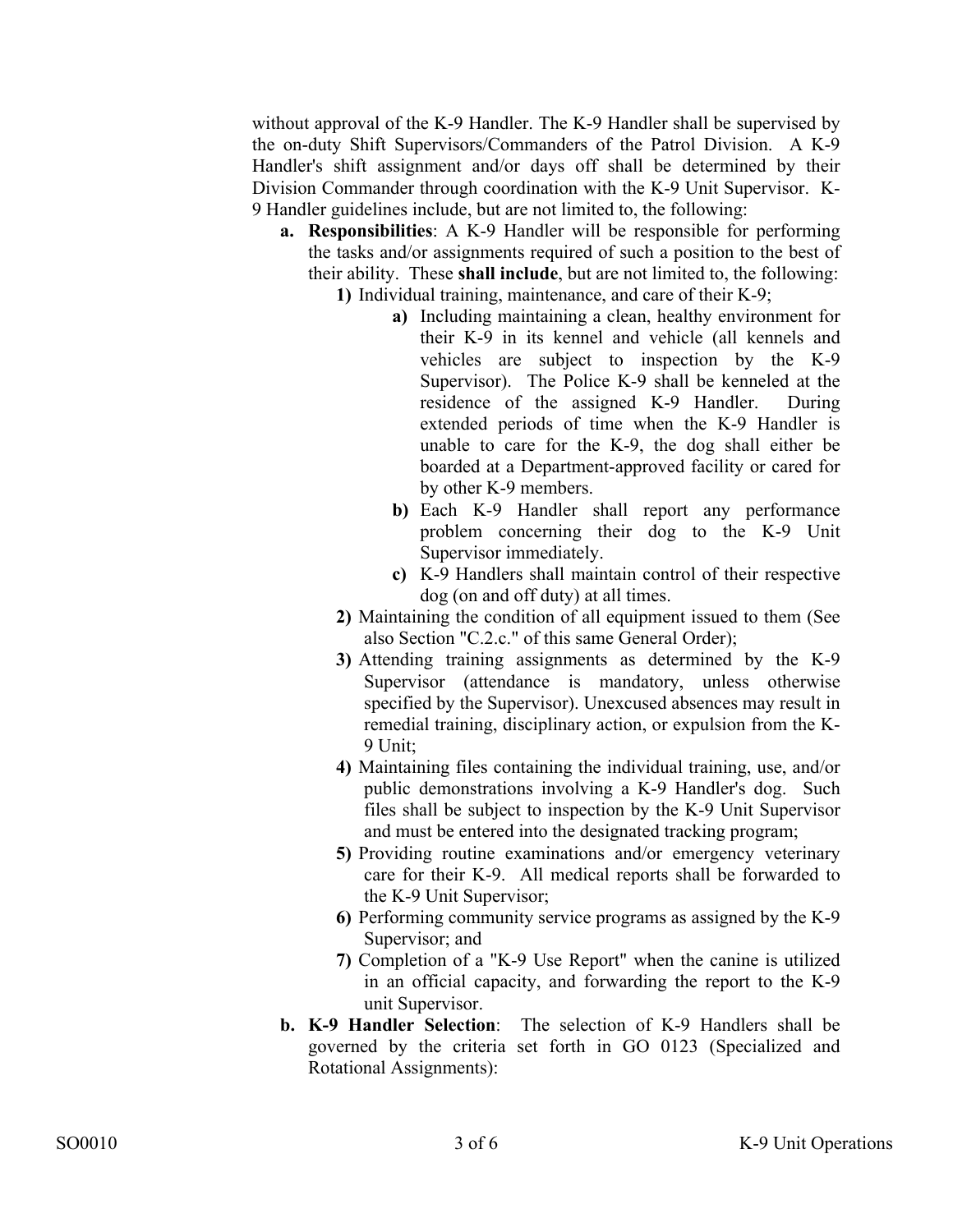- **1)** A newly appointed K-9 Handler shall be placed on a two-month probationary period following their completion of a "Basic K-9 Handler" course or their appointment of a new K-9. At the end of the probationary period, the Unit Supervisor shall forward a written recommendation to the Patrol Commander and the Chief of Police concerning the continued status of the probationary K-9 Handler; and
- **2)** A member shall forfeit their K-9 position due to a recognized failure(s) to meet established criteria and/or guidelines pertaining to the K-9 Unit.
- **c. K-9 Handler Equipment**: (Provided by the Department and/or the City)
	- **1)** One waist leash;
	- **2)** One 6' lead;
	- **3)** One tracking lead;
	- **4)** One leather collar;
	- **5)** One fur saver collar;
	- **6)** One pinch collar;
	- **7)** One K-9 Patrol harness;
	- **8)** One food bowl;
	- **9)** Two water bowls;
	- **10)** One "Agitation Muzzle";
	- **11)** One K-9 Medical Trauma Kit (including Narcan);
	- **12)** One concrete pad (for outdoor dog kennel);
	- **13)** One outdoor dog kennel;
	- **14)** One dog house (optional);
	- **15)** Veterinary care necessary for the Police K-9;
	- **16)** Food needed for the Police K-9, and
	- **17)** Grooming equipment;
	- **18)** Electronic Dog Collar (E-collar);
	- **19)** K-9 Ballistic vest.
- **D. K-9 Unit Equipment**: The equipment provided to the K-9 Unit shall include, but is not limited to, the following:
	- **1.** One bite suit, top and bottom;
	- **2.** One concealed sleeve;
	- **3.** Two exposed sleeves;
	- **4.** DEA Narcotics Kits (cocaine, heroin, meth, ecstasy and marijuana); and
	- **5.** A safe.
- **E. Use of a Department K-9:** Each K-9 Handler ultimately knows the capabilities and limitations of their K-9. Decisions regarding the use of a Department K-9 shall rest with the K-9 Handler (including those decisions not to use a K-9), and shall be based upon risks to the public, other members, the K-9 Handler and/or the K-9 itself. An individual K-9 may not have the capabilities necessary to deal with a certain type of service call and/or situation. A K-9 Handler may request that another K-9 team respond if the requested team is more suitable for the task at hand.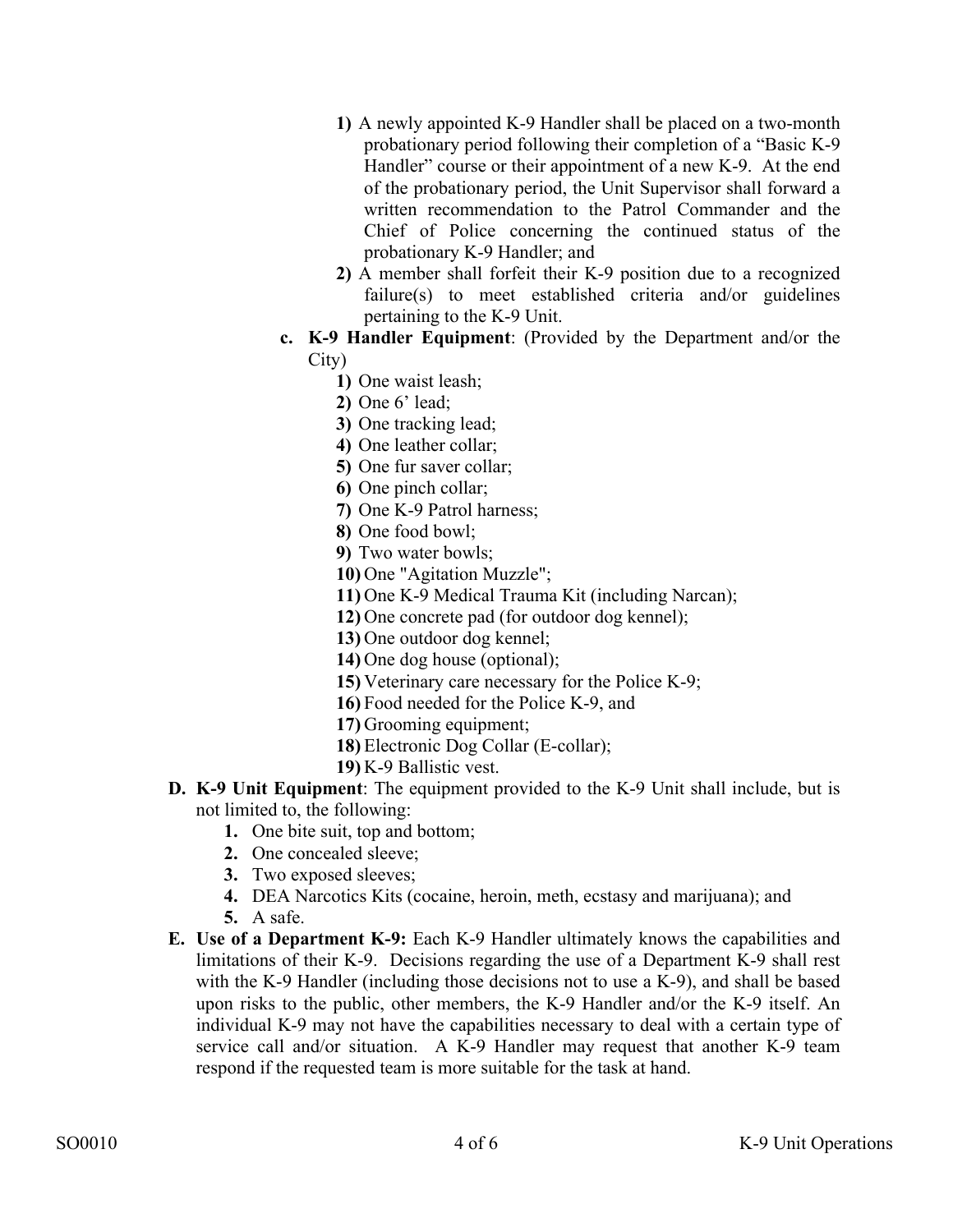### **F. Assignment and Usage**

- **1.** Restriction on Canine Use of Force
	- **a.** Patrol canines will be trained to use only the level of force necessary to counter resistance or threats.
	- **b.** Canines can cause serious physical injuries, therefore, they should not be released or used against persons who do not pose an imminent threat to the officer or other person, except as otherwise provided in this order.
- **2.** Priority Assignments

Patrol canine units should, if available, be assigned to assist in the following types of calls:

- **a.** Vehicle searches
- **b.** Burglaries in progress and intrusion and robbery alarms
- **c.** Major civil disturbances
- **d.** Searches for felons who are attempting to flee on foot
- **e.** Other situations in which the specialized capabilities of a canine unit are needed
- **3.** General Use
	- Patrol canines can be used for:
		- **a.** Routine patrol
		- **b.** Field and building searches for criminals or evidence of criminal activity
		- **c.** Tracking and apprehending persons who have escaped or who are in the process of escaping from crime scenes, arrest or confinement in a corrections or mental health institution
		- **d.** Tracking endangered, lost or injured persons under exigent circumstances
		- **e.** Detection of controlled substances
		- **f.** Crowd control when necessary to prevent death or injury to innocent persons, assault on officers or damage to property
		- **g.** Public appearances and demonstrations to promote public relations
		- **h.** Providing strong psychological deterrents to certain types of criminal misconduct including unlawful assembly, assault and resisting arrest
		- **i.** Security of government property
		- **j.** Other duties and functions as may be directed by the Supervisor
- **G. K-9 Vehicle Operation**: Due to the unique circumstances involving the transport of a Police K-9, certain considerations must be weighed to ensure the safety of the dog.
	- **1. Traffic Control**: K-9 Handlers should avoid the use of K-9 units containing canines for traffic control in dangerous locations. Consideration should be given to the use of flares and/or cones to alert approaching traffic when necessary.
	- **2. Emergency Responses/Vehicle Pursuits:** A K-9 Handler shall follow the same guidelines contained in the Department General Order governing "Vehicle Pursuits". In addition, the K-9 Handler will keep in mind the welfare of their K-9 during necessary maneuvers that could possibly toss the K-9 around inside the vehicle. If a K-9 Unit initiates a vehicle pursuit, the K-